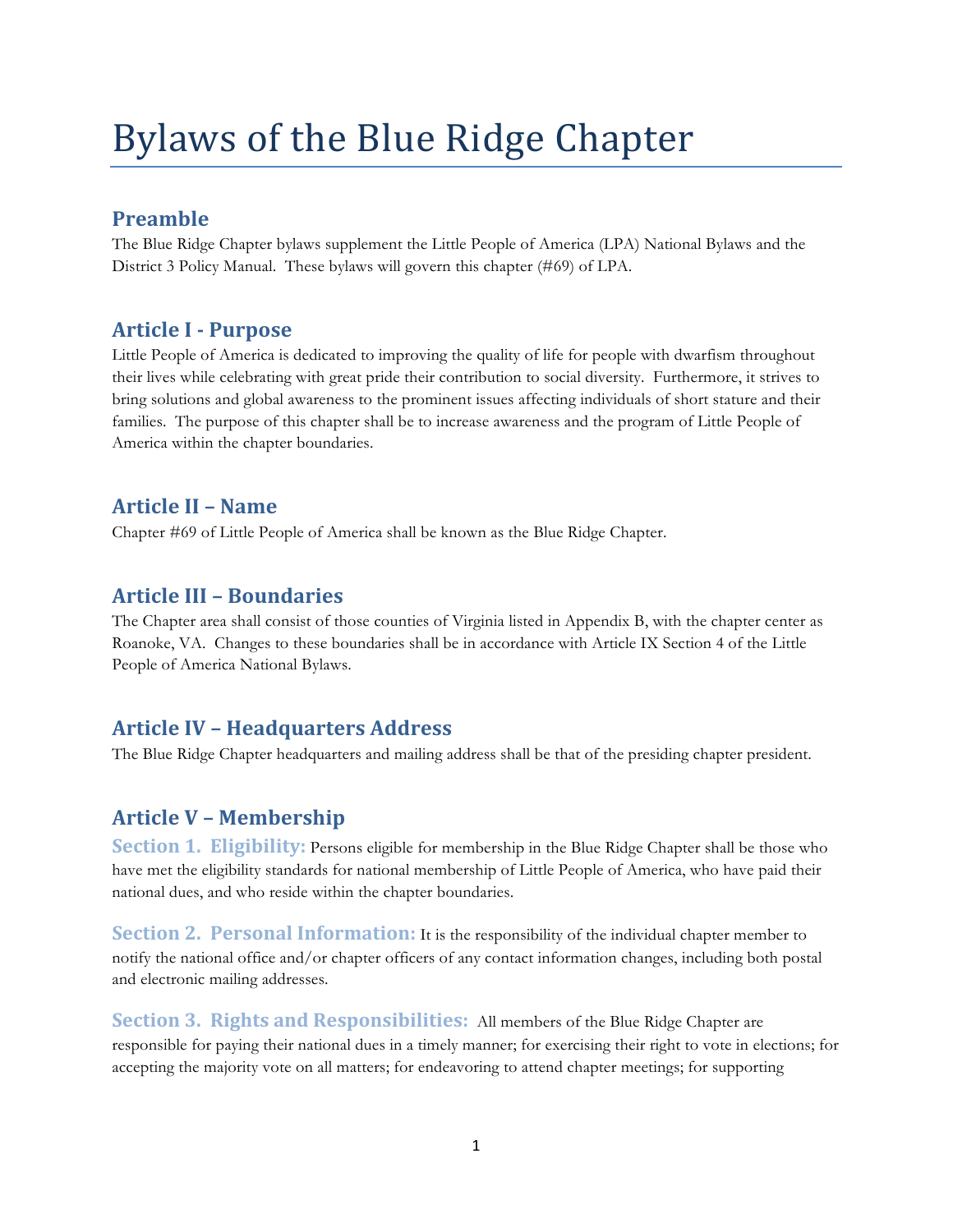attendance at district and national meetings; for interacting with officers and other members in a respectful manner; and for honoring the order of all Blue Ridge Chapter proceedings.

**Section 4. Compensation:** No compensation shall be paid for services as a chapter officer or chapter members. However, the officers and chapter members may ask for reimbursement for their expenses to the chapter, if and only if, the expense, the reason and the receipt is presented to the chapter members at the following chapter meeting (to when the expense occurred). Chapter members in attendance to the chapter meetings will vote regarding any reimbursements. All reimbursements must be passed by majority vote of chapter members in attendance at chapter meeting and by majority vote of all chapter officers. Reimbursements are not guaranteed. Reimbursements will only be given if the motion is passed. If passed, the reimbursement(s) will be filed for audit to the National Treasurer and documented within chapter minutes.

**Section 5. Chapter Meetings:** A minimum of four (4) meetings shall be held during the calendar year, with no more than three (3) months without a meeting. Chapter officers shall endeavor to schedule meetings as far in advance as possible, and notify members accordingly. Changes to the schedule can be made by a vote of membership, by the chapter president or by the chapter officers. Special meetings may be called by the chapter president, chapter officers or a majority of chapter members. There will be a designated annual meeting held within chapter boundaries between August 1 and December 1. During the election year, elections must be held at this annual meeting.

## **Article VI – Officers**

**Section 1. Chapter Officers:** Officers shall be President, Vice-President, Secretary, and Treasurer. If necessary, the Secretarial and Treasurer positions may be combined into one office during a term.

**Section 2. Eligibility to Hold Office:** All chapter officers shall have been an active Blue Ridge Chapter eligible voting member for at least one year at the time of nomination.

**Section 3. Election of Officers:** Election of the officers shall be held at the annual chapter meeting of even number years. Candidates shall be nominated and made known to the chapter members at least (2) months prior to the annual meeting. Officers shall be elected by a majority vote of the membership using absentee mail-in ballots and secret ballots at the election year annual meeting (held between August 1st and December 1st). A majority vote from all ballots received is required for election. Immediate run-off elections will be held until a majority is reached. All ballots must be directed to an impartial district officer (of which the Blue Ridge Chapter is part), who is a non-Blue Ridge chapter member, for tallying of the votes. Electronic balloting may be used if the LPA National Board of Directors obtains or identifies an acceptable and secure system, and non-profit laws allow electronic balloting.

**Section 4. Term of Office:** Term of office shall be for two calendar years. New officers assume duties three (3) months after the chapter meeting at which they were elected (according to National Bylaws Article IX-Local Chapters, Section 8D). No officer shall serve more than three (3) consecutive terms in the same office.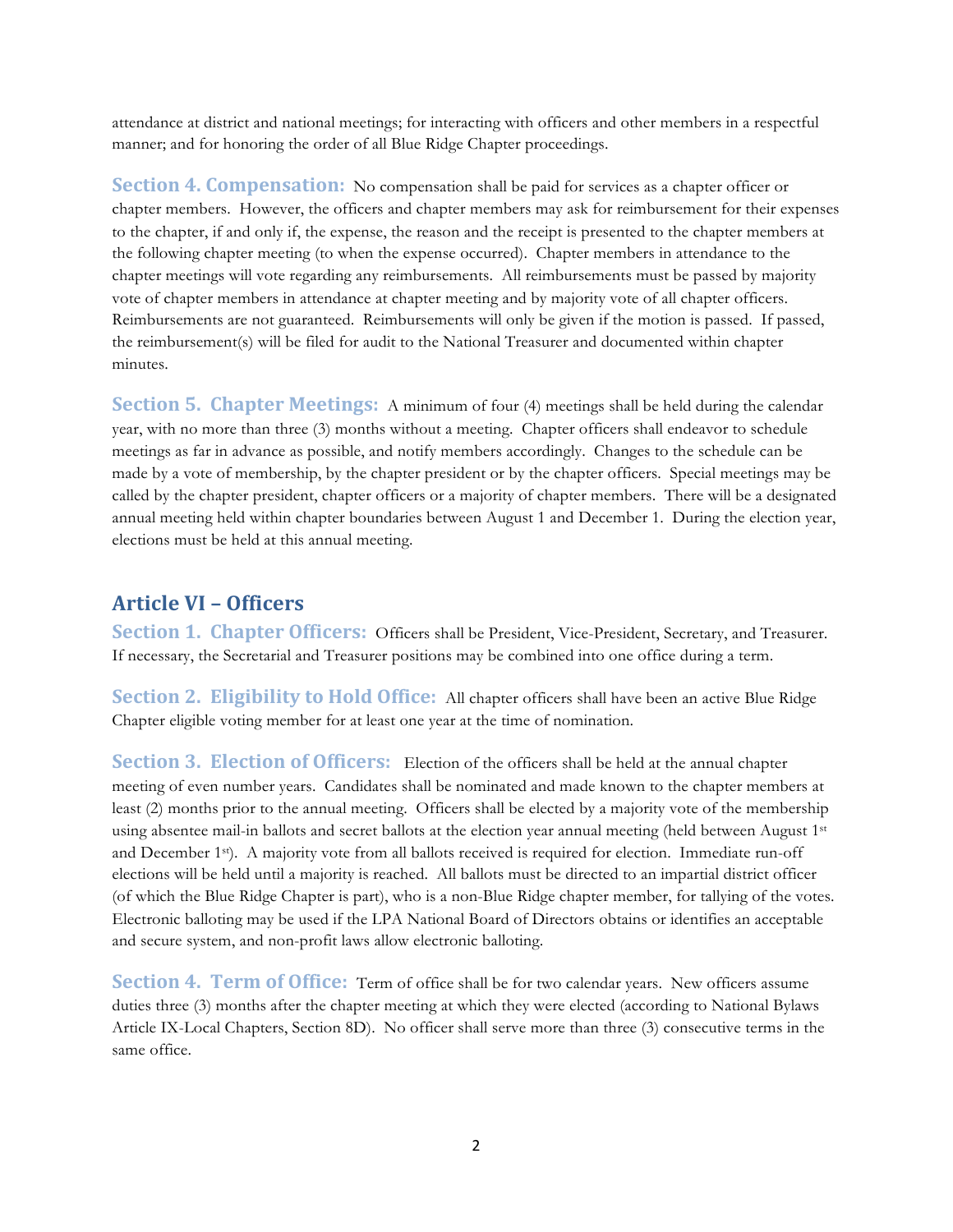#### **Section 5. Duties of Office:**

- 1. **Chapter President:** The **President** shall have the following duties:
	- 1. The President shall have primary responsibility for the continuance of activities within the chapter and work to insure the long range existence and stability of the chapter.
	- 2. The President shall train the chapter president-elect.
	- 3. The President shall respond to and work with their District Director in carrying out their functions as described in the National Bylaws Article IX, Section 8, and Article X, Section 5.
	- 4. Disputes or conflicts of interests between Chapter President and District Director shall be mediated by the Senior Vice President in consultation with the Board of Directors. The decision of the Board of Directors is final if the dispute or conflict of interest cannot be resolved through mediation. (For more information, see the National Bylaws Article IX, Section 9).
	- 5. The President shall appoint committees as necessary.
	- 6. The President shall vote in case of a tie.
	- 7. The President shall review all media generated for circulation to the chapter members and suggest revisions if necessary prior to distribution.
	- 8. The President shall ensure that all articles and provisions of these bylaws are adhered to in full.
- 2. **Chapter Vice-President:** The Vice-President shall have the following duties:
	- 1. The Vice-President shall act in the President absence.
	- 2. The Vice-President shall focus on recruiting new members to the chapter.
	- 3. The Vice-President shall be responsible for encouraging membership involvement.
- 3. **Chapter Treasurer:** The Treasurer shall have the following duties:
	- 1. The Treasurer shall record all chapter financial transactions.
	- 2. The Treasure shall maintain bookkeeping records.
	- 3. The Treasurer shall provide quarterly reports to the National Finance Director.
	- 4. The Treasurer shall provide an audit as requested by an officer or chapter member.
- 4. **Chapter Secretary:** The **Secretary** shall have the following duties:
	- 1. The Secretary shall record the minutes of the chapter and officers meetings.
	- 2. The Secretary shall maintain membership lists (active, inactive, and prospective members).
	- 3. The Secretary shall send appropriate correspondence (i.e.: get-well, birthday, and sympathy cards)
	- 4. The Secretary shall attend to chapter mailings (newsletters, meeting reminders).

**Section 6. Order of Succession:** In the event the Blue Ridge Chapter president is unable to serve for any reason, the order of succession to the presidential position shall be the chapter Vice-President, Treasurer, Secretary, and immediate past president. In the event there is a vacancy in any other officer position, election of a new officer shall take place within the next two (2) chapter meetings after the vacancy is effective, in accordance with Article VI Section 3 above.

**Section 7. Annual Reports:** All chapter officers and committee chairmen, if necessary, shall present annual reports at the annual meeting.

**Section 8. Committees:** All chapter committees may be appointed by the chapter president.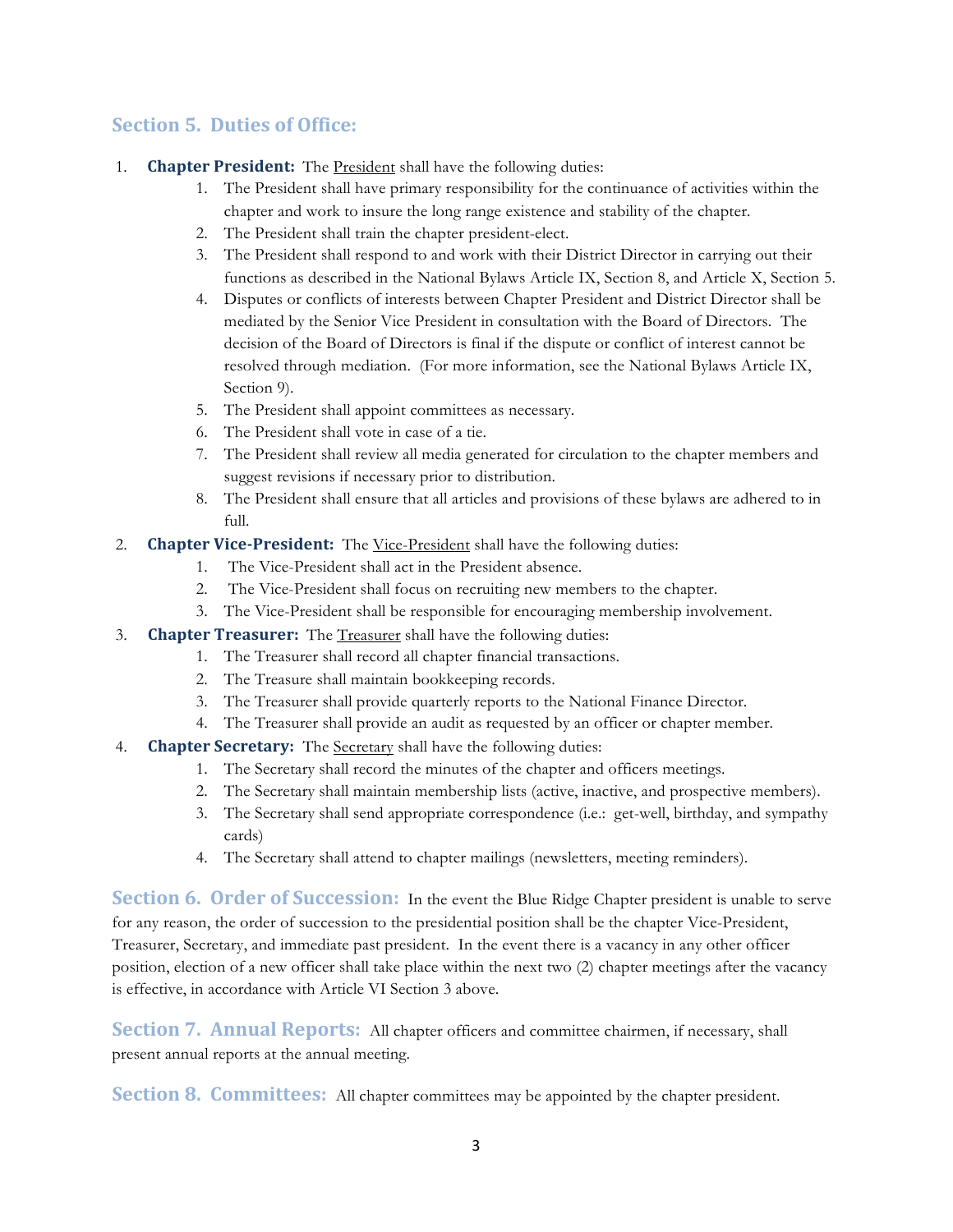**Section 9. Removal of Officers:** To remove a chapter officer, chapter members must come forward with complaint(s) made in writing to the involved chapter officer, with a copy to the chapter president and District Director. If complaint(s) cannot be resolved, they will be submitted to the District Officers for review. After review and a majority vote is taken by the District Officers, the issue of the removal of the chapter officer will be submitted to the chapter membership. After a two-thirds vote of the chapter membership through mail-in-ballots and secret ballots at the next chapter meeting (from when the ballots were mailed), the chapter officer shall be considered removed from office.

#### **Article VII – Fiscal Year**

The fiscal year for the Blue Ridge Chapter shall be from October 1 to September 31 of each year.

#### **Article VIII – Rules of Order**

The current edition of Robert's Rule of Order shall govern and conduct all meetings.

#### **Article IX – Amendments**

The by-laws may be amended at a chapter meeting with approval of two thirds (2/3) of those attending provided thirty (30) days advance notice has been given in writing which included the content of the proposed amendment. A copy of the amended bylaws should be sent to the District Director and the Senior Vice President of LPA. Approved amendments take effect upon approval of the National Executive Committee of LPA.